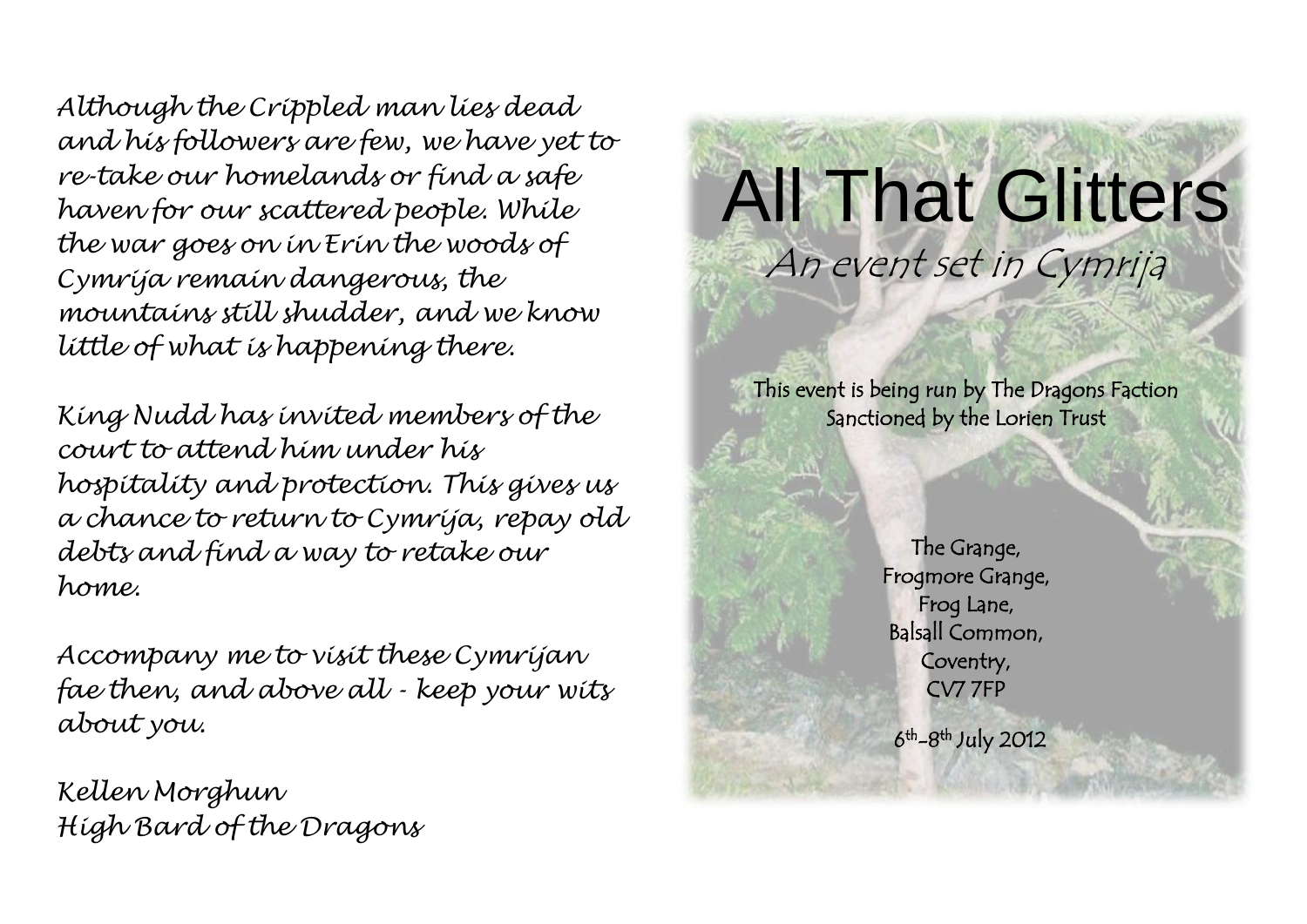#### **WELCOME**

Thank you for booking for *All that glitters*. We hope that you all enjoy yourselves.

## **THE EVENT**

This event will be a high threat/low combat campaign event set in Northern Cymrija, with linear opportunities for extra combat. Camping is available in a separate OOC camp. There will be an IC camp area but there will not be room for IC tents. However, please feel free to bring set dressing, stools or chairs and portable lights. We will make sure some areas are under cover.

#### **Please be aware that smoke effects may be used during the event**

# **OOC LOCATION**

The Grange, Frog Lane, Balsall Common, Coventry, CV7 7FP

Please note that Frog Lane is single track, and the shortest way of getting there is from the A452 and Balsall.

# **CONTACT DETAILS**

For event enquiries up until 5<sup>th</sup> July, please contact Laura Mitchell on 07939469921 or Pip Driscoll on 01452 713643 (after 8:30pm). As of  $6^{\text{th}}$ July, please use the onsite contact number for any emergencies*.*

The onsite contact number is **01676 532384** We will be on site from approximately **3pm on the Friday**.

Booking and event enquiries before 5<sup>th</sup> July can also be made to [command@dragonsfaction.org](mailto:command@dragonsfaction.org) Plot enquiries to: [plot@dragonsfaction.org](mailto:plot@dragonsfaction.org)

Please see www.dragonsfaction.org/events for a player list.

## **ARRIVAL**

Please do not arrive on site before 5pm on Friday evening unless this is by prior arrangement. Anyone who does arrive before then will be politely asked to come back later.

Once on site, please park up and then report to Event Control. Weapons checking will also take place at Event Control.

#### **PARKING**

There is a reasonably sized car park just beyond the Grange shop. Please do not block the gates at the end. The camping area is a short walk up the gravel path.

## **ACCOMODATION**

Please remember to bring your tent and suitable sleeping and camping gear. Remember even though it is July – **it will get very cold at night.** Please note that there is no bunk accommodation available at this event.

## **IC TENTS**

There will be no IC camping at event, though there will be an IC 'camp' area if you wish to bring set dressing. Please camp in the designated OOC camping area.

# **MEAL BREAKS & CATERING**

Catering is available for this event and is being provided by the site. If you decide not to take advantage of the catering on offer, please note that there are no kitchen facilities available and no suitable area for washing up. However, camp stoves and similar are fine **as long as they are raised off the ground**. Please remember to bring enough food along to feed yourself for the weekend.

Breakfast and meal breaks except the Friday & Saturday night will be held out of character. After breakfast you should head towards the IC area where you were timed out. If you are providing your own food then please let us know.

## **THINGS TO BRING**

Please, please, please remember that even though this event is taking place in July, it could be cold and wet, therefore make sure you bring with you suitable IC and OOC kit (and preferably spare kit as well – just in case your first set gets too wet).

Don't forget you'll need all the usual camping equipment, LRP safe weapons, any lammies you want to use (no lammie, no effect), and lore sheets your character needs.

#### **Lammies must be attached to a suitable phys rep whenever they are in an IC area.**